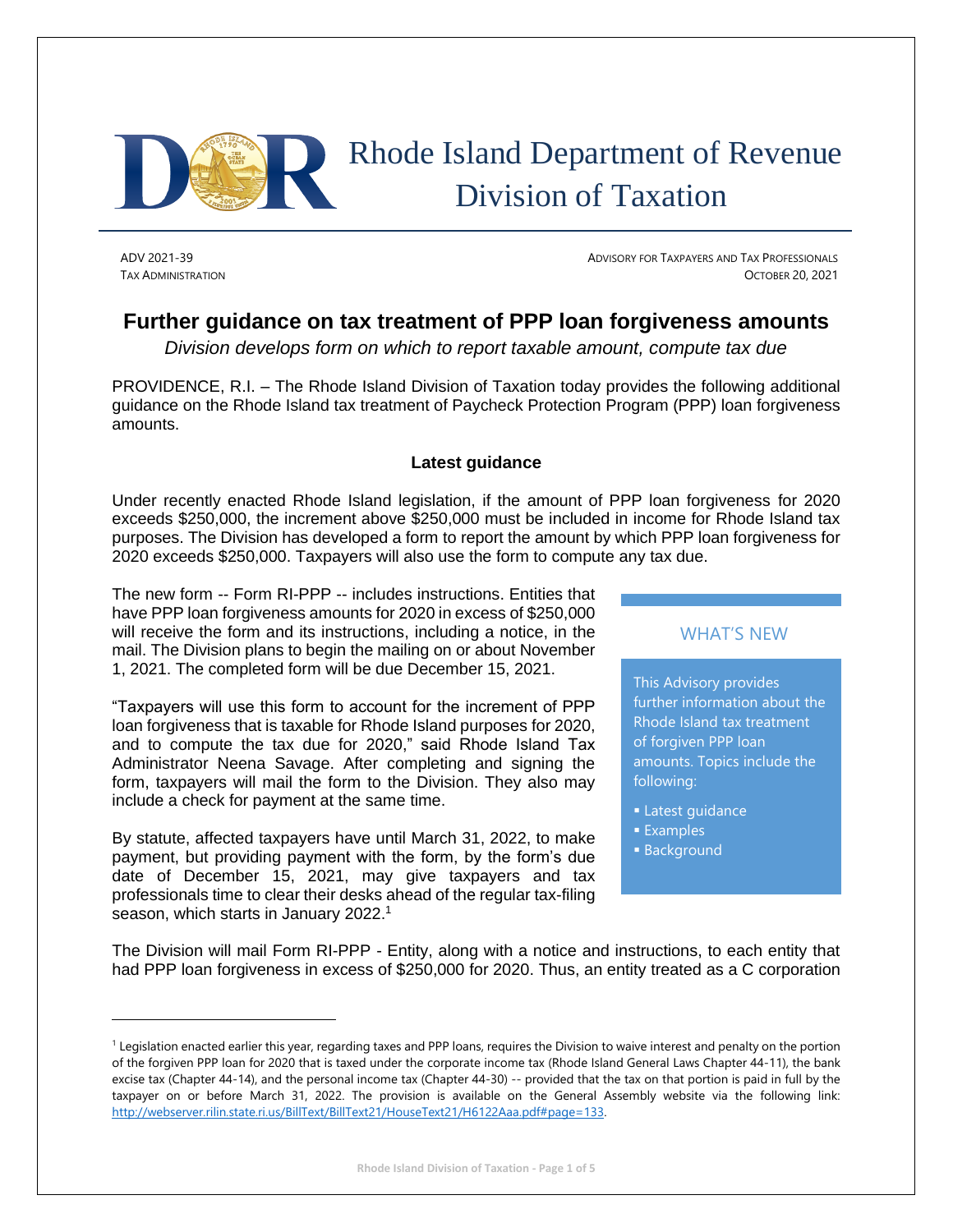for federal tax purposes, and an entity treated as a pass-through entity for federal tax purposes, will each receive the same form in the mail from the Division: Form RI-PPP - Entity.

Although there will be two versions of the new form -- one for entities and the other for individuals, the Division expects that the form for entities will be widely used and the form for individuals rarely used. Only the form for entities will be mailed; the form for individuals will be available only online. (Both forms will be on the Division's website soon.)

#### **Examples**

*The following examples help to illustrate how today's guidance applies.*

#### Example:

Corporation A has not filed its Rhode Island corporate income tax return for the 2020 tax year. Corporation A's PPP loan forgiveness for 2020 totaled \$270,000. None of that amount is treated as income for federal tax purposes. However, \$20,000 of that amount (in other words, the amount that exceeds Rhode Island's \$250,000 threshold -- the "\$20,000 increment") is treated as income for Rhode Island tax purposes.

Observing the Division's guidance as described above, Corporation A promptly files a complete and accurate Rhode Island corporate income tax return for the 2020 tax year -- but does not include the \$20,000 increment on that return.

When Corporation A receives Form RI-PPP - Entity (see screenshot below) and a related notice with instructions in the mail from the Division on or about November 1, 2021, Corporation A uses that form to report the \$20,000 increment and compute any tax due. Corporation A files its completed Form RI-PPP - Entity and mails it to the Division, with a check enclosed to cover the tax due, on or before December 15, 2021.

Thus, Corporation A is in compliance for 2020 with the new Rhode Island law involving the tax treatment of PPP loan forgiveness amounts and will not be subject to interest and penalty as a result of the \$20,000 increment. (Corporation A has the option to postpone payment until March 31, 2022.)



#### Example:

Taxpayer XYZ is treated as a pass-through entity for federal tax purposes and typically files an annual return on Form RI-1065 for Rhode Island tax purposes. Taxpayer XYZ has not filed its Form RI-1065 for the 2020 tax year. Taxpayer XYZ had a \$280,000 PPP loan, all of which was forgiven for 2020. None of that amount is treated as income for federal tax purposes. However, \$30,000 of that amount (in other words, the amount that exceeds Rhode Island's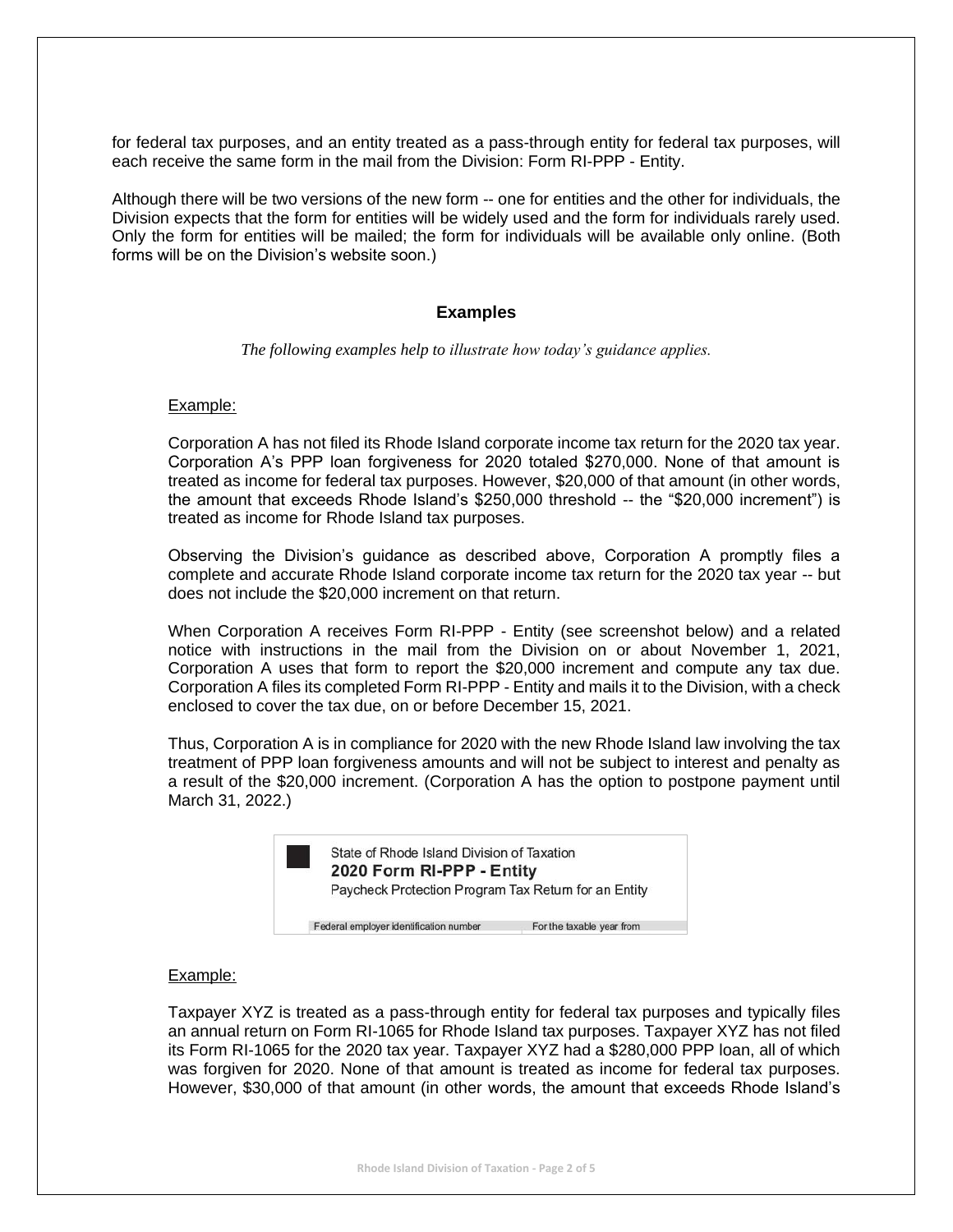\$250,000 threshold -- the "\$30,000 increment") is treated as income for Rhode Island tax purposes.

Taxpayer XYZ promptly files a complete and accurate Form RI-1065 for the 2020 tax year - but does not include the \$30,000 increment on that return.

When Taxpayer XYZ receives Form RI-PPP - Entity and a related notice with instructions in the mail from the Division on or about November 1, 2021, Taxpayer XYZ uses that form to report the \$30,000 increment and compute any tax due. Taxpayer XYZ files a completed Form RI-PPP - Entity and mails it to the Division, with a check enclosed to cover the tax due, on or before December 15, 2021.<sup>2</sup>

Thus, Taxpayer XYZ is in compliance for 2020 with the new Rhode Island law involving the tax treatment of PPP loan forgiveness amounts and will not be subject to interest and penalty as a result of the \$30,000 increment.

➢ Note: As a pass-through entity, Taxpayer XYZ has a choice:

- a) Pay the tax at the entity level, or
- b) Have the entity's owners pay the tax at each owner's level.<sup>3</sup>

If the pass-through entity chooses the first option, all it has to do is complete and file Form RI-PPP - Entity and make the tax payment.

However, if the pass-through entity chooses the second option, it must complete and file Form RI-PPP - Entity and provide each of the entity's owners with a copy of the completed Form RI-PPP - Entity. Furthermore, each owner will then have to fill out his or her own Form RI-PPP - Individual, file the completed Form RI-PPP - Individual with the Division, and pay his or her proportionate share of the tax due.



State of Rhode Island Division of Taxation 2020 Form RI-PPP - Individual Paycheck Protection Program Tax Return for an Individual

Mainly for these reasons, the Division expects that most, if not all, entities will choose the first option mentioned above (in which the entity pays the tax on the owners' behalf) because it is easier and more convenient for the taxpayers, their advisors, and the Division.

<sup>&</sup>lt;sup>2</sup> Taxpayer XYZ has the option to postpone payment until March 31, 2022. Provided that payment is made in full on or before March 31, 2022, the Division will levy no late charges related to that tax.

<sup>&</sup>lt;sup>3</sup> The term "owner" is used here for convenience. (Depending on the pass-through entity, owners may be identified by other terms, such as shareholders, principals, or partners.)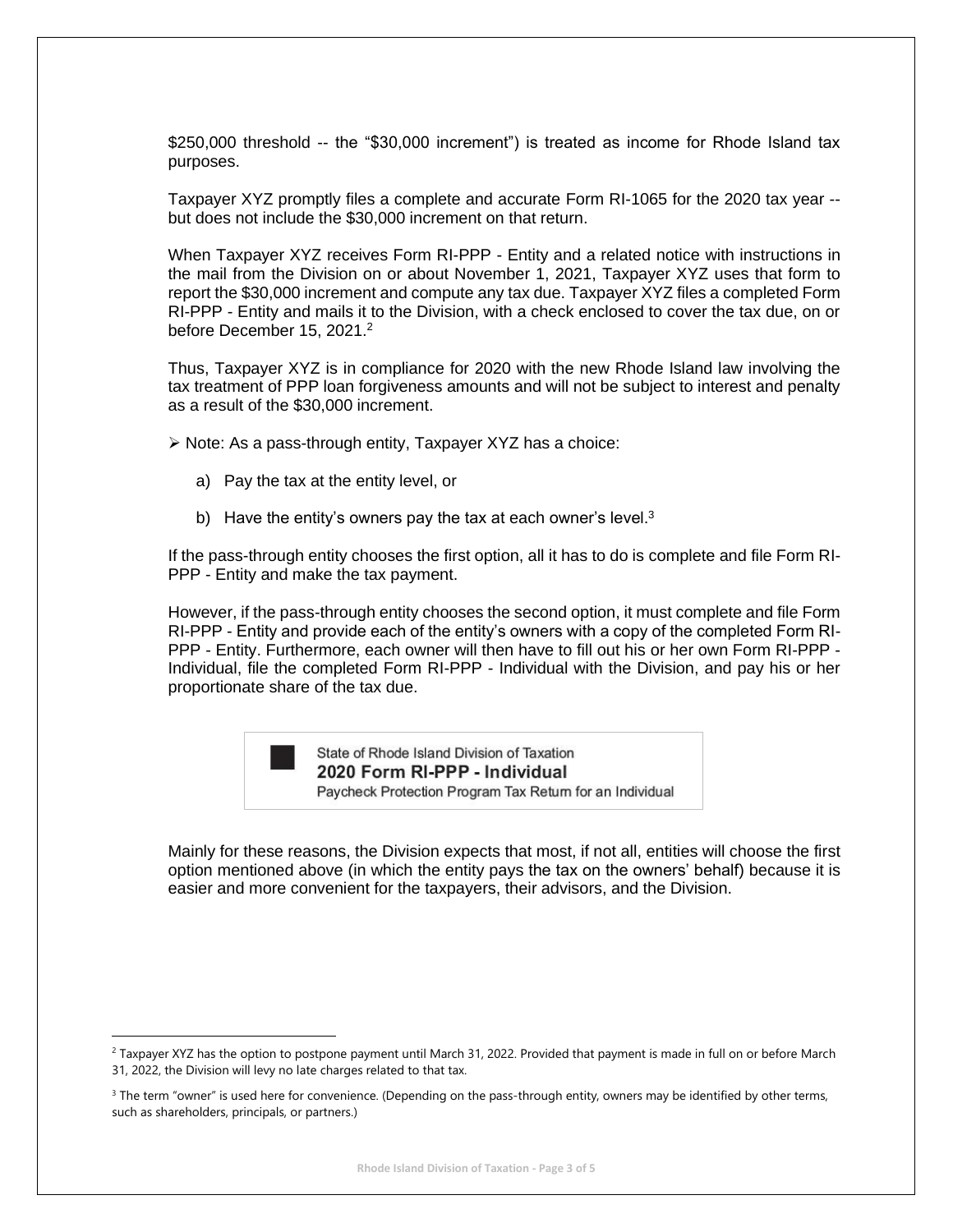#### **Background**

In 2020, the federal CARES Act established the Paycheck Protection Program (PPP).<sup>4</sup> Implemented by the U.S. Small Business Administration (SBA) with support from the U.S. Department of the Treasury, the program was created to help businesses and nonprofits keep their workers employed during the coronavirus (COVID-19) pandemic.

Under the PPP, lenders issued loans, which were guaranteed by the SBA. Some borrowers qualified for PPP loan forgiveness. Federal and Rhode Island law differs with respect to the tax treatment of PPP loan forgiveness.

Under federal law, in general, PPP loan forgiveness is not treated as income for federal tax purposes.

Legislation approved by the Rhode Island General Assembly and signed into law by Rhode Island Governor Daniel J. McKee on July 6, 2021, addressed the issue of PPP loan forgiveness as it relates to the Rhode Island corporate income tax, bank excise tax, and personal income tax.<sup>5</sup>

Under that legislation, as enacted, if the amount of PPP loan forgiveness exceeds \$250,000, the increment above \$250,000 must be included in income for Rhode Island tax purposes.

Also under that legislation, as enacted, the Division must waive interest and penalty on the portion of the forgiven PPP loan for 2020 that is taxed under the corporate income tax (Rhode Island General Laws Chapter 44-11), the bank excise tax (Chapter 44-14), and the personal income tax (Chapter 44-30) -- provided that the tax on that portion is paid in full by the taxpayer on or before March 31, 2022.

# MORE INFORMATION

On July 26, 2021, the Division posted a plain-language summary of tax-related legislation enacted in this year's General Assembly session. The summary included in-depth background, explanation, and guidance regarding the Rhode Island tax treatment of PPP loan forgiveness amounts. To view:

**<https://go.usa.gov/xMZ2G>**

In this Advisory, the Division provides its latest guidance on this subject. The Division may provide additional guidance on this topic in due course.

"Due to the complexity involved with implementing the provisions of this new law, prudence dictates that the Division proceed at a deliberate pace, taking the time and making the effort to ensure that the provisions are implemented fairly and transparently, taking into account the many scenarios involved," Savage said.

<sup>4</sup> The Coronavirus Aid, Relief, and Economic Security Act (also known as the CARES Act), which became U.S. Public Law 116-136 and took effect on March 27, 2020: [https://go.usa.gov/xM6WR.](https://go.usa.gov/xM6WR)

<sup>&</sup>lt;sup>5</sup> House Bill 6122, Substitute A, as amended[: http://webserver.rilin.state.ri.us/BillText/BillText21/HouseText21/H6122Aaa.pdf.](http://webserver.rilin.state.ri.us/BillText/BillText21/HouseText21/H6122Aaa.pdf)